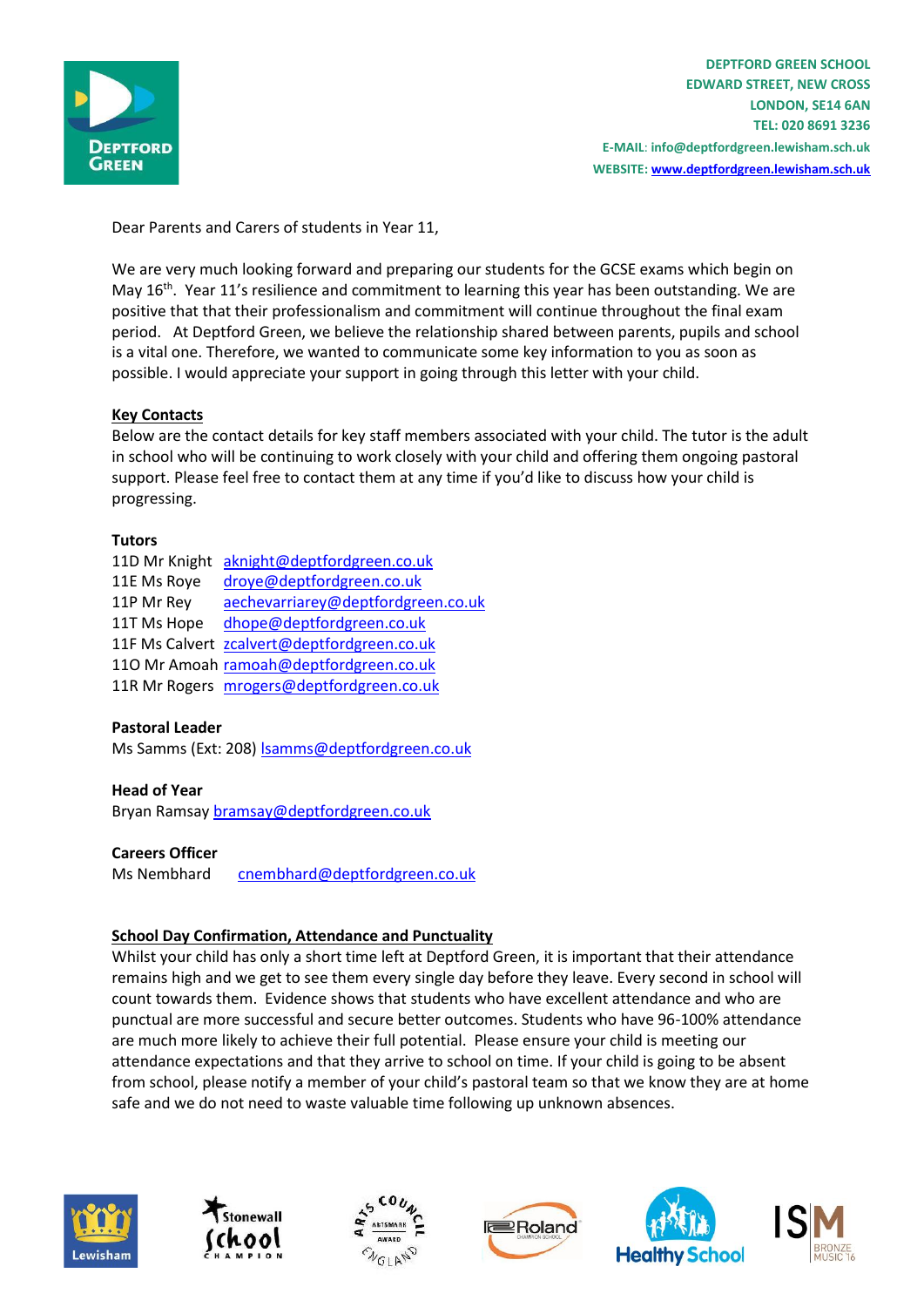

# **Alumni and progression information**

Please, see the presentation attached that was shared with students last week. We would be grateful if you could go through it with your child and ensure that the **destination survey** is completed **<https://forms.gle/a7JEUFhohZohY1qH6>**

We hope that your child will remain part of Deptford Green by joining our alumni community by scanning the QR code on page 6 and completing a short form.

If you have any queries or need any assistance with sixth forms, colleges, apprenticeships applications and enrolment **now or on result day and enrolment days**, speak to our careers coordinator, Ms Nembhard on 0208 469 4896 or at [cnembhard@deptfordgreen.co.uk](mailto:cnembhard@deptfordgreen.co.uk)

## **Final GCSE and vocational exams this summer**

As you know these public exams will be the first since the pandemic. We have run two rounds of PPEs (pre-public exams) during which, students showed excellent focus and resilience. Hard copies of the exam timetable have been given to students, in addition to a 'statement of entry' for each of their exams. We have asked students to check the details on the form, along with the subjects and the tiers of entry. Please ask your child to show you the form so you can also check through. In addition, we have also included a personalised list of exams with the dates of the exams. Unfortunately, the time of the afternoon exams was printed incorrectly on the sheet. **To confirm, morning exams will begin at 9.00 and afternoon exams will begin at 13.15.** Finally, we have included the JCQ exam rules and regulations.

You will also find the exam dates on our school's website (link below). It is important that your child attends all their exams on time in full school uniform and has all stationery and equipment in a clear pencil case. Please ensure your child has all the equipment they need, including a scientific calculator and maths set. It is best that they bring all equipment to every exam. **The first exam is on the 16th of May and the last exam is on the 29th of June**.

## **Final exam timetable**

[https://www.deptfordgreen.lewisham.sch.uk/\\_site/data/files/D140C13C1B3120EEF2870B5207CB6A](https://www.deptfordgreen.lewisham.sch.uk/_site/data/files/D140C13C1B3120EEF2870B5207CB6A3D.pdf?pid=10) [3D.pdf?pid=10](https://www.deptfordgreen.lewisham.sch.uk/_site/data/files/D140C13C1B3120EEF2870B5207CB6A3D.pdf?pid=10)

## **JCQ exam information**

## **[https://www.jcq.org.uk/wp-content/uploads/2021/08/IFC-Written\\_Examinations\\_2021\\_v5.pdf](https://www.jcq.org.uk/wp-content/uploads/2021/08/IFC-Written_Examinations_2021_v5.pdf) Revision and further intervention**

We will publish a revision schedule (in due course) that outlines times and days for our breakfast and afternoon revision sessions which will take place during the exam period. These revision sessions are designed to motivate and prepare your child and refresh subject knowledge just before the exam. However, it is very important that they have a robust revision schedule at home. Guidance on revision strategies can also be found in the 'parent information' section of the school's website.

## **Study Leave**

We understand that this period is demanding for students and we want to keep our students excited, motivated and GCSE ready. We expect all students to be in school full time until 27<sup>th</sup> May when the half term break begins. After the half term, the school will launch a study leave programme for most students, allowing them to work independently at home, returning to school for exams, breakfast and afternoon revision sessions. We will ask some students to stay in school full time after half term if we feel they would benefit from studying in the school environment.